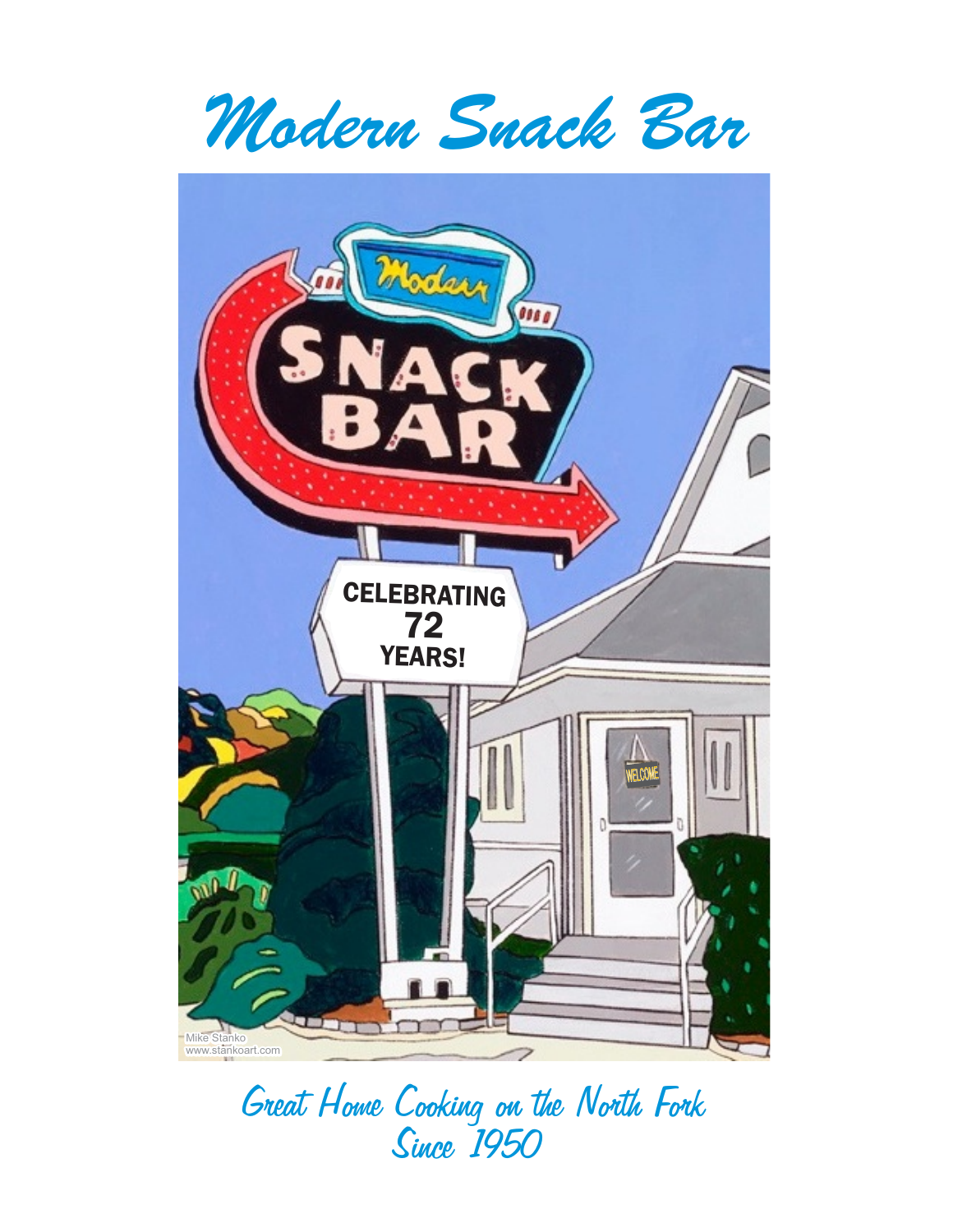*Appetizers, Soups, & Chowders*

Classic Caesar 8.95 Garden Salad 6.95 Otto's Chili Con Carne 11.95 Crab Cakes 11.95 Fried Clam Strips 10.95 Chicken Tenders 10.95 Baked Clams (4) 13.95

**Soft Shell Crab** *(fresh in season)* 17.95

#### **Key Lime Garlic Oysters** 19.65

Five half-shell oysters, topped with butter, lime zest, garlic, Parmesan cheese, and Panko crumbs, then broiled

> **Today's Soup Selection** 5.45

**Our Hearty New England Chowder** 6.95

*Our Famous* **Lobster Bisque** *(when offered)* 8.95

*Great Sandwiches*

\*Hamburger Platter...13.95 \*Cheeseburger Platter... 14.95 **\* Bacon** *Black Angus* **Cheeseburger Platter** 16.95 with french fries, cole slaw, and lettuce & tomato

> **Turkey Burger Platter** 13.95 served on a multi-grain roll, with lettuce, tomato, french fries, & cole slaw

# **Hot Oven-Roasted Turkey Sandwich** 16.95

real mashed potatoes or french fries Served with gravy, cole slaw, and choice of

**Fresh Soft Shell Crab** 18.95 served on a toasted roll with lettuce, tomato, & cole slaw *Golden-Fried* **Fresh Flounder** 18.95

#### **North Fork Reuben** 16.95

Lean corned beef, Swiss cheese, sauerkraut, and special dressing, grilled on rye bread. Served with cole slaw & pickle

#### **Grilled Veggie Burger** 14.95

Served with lettuce & tomato on a toasted multi-grain roll, salsa & avocado garnish. Choice of french fries or cole slaw

#### Our chunk white tuna salad & Swiss cheese, grilled on rye bread. Served with cole slaw & pickle **Grilled Tuna Melt** 15.95

Served with cole slaw and pickle on your choice of bread

**Chicken Salad** 12.95 **Grilled Cheese** 7.45 w/bacon 9.45 *Our Famous* **Lobster Salad** 36.95 **B.L.T.** 11.95 **Tuna Salad** 13.95

*Salad Specialties*

#### **Salad Plates**

Includes ripe tomato slices and potato salad on a bed of crisp lettuce

*Our Famous* Lobster Salad 37.95 Tuna Salad 15.95 Chicken Salad 15.45

A marinated chicken breast tops our fresh garden salad **Grilled Chicken and Salad** 15.95 *with grilled chicken* 14.95

& Parmesan cheese **Classic Caesar Salad** 10.95 Romaine lettuce leaves tossed in our classic caesar dressing, with seasoned croutons

*with broiled salmon* 17.95

\* These menu items may be prepared to your liking.

Consuming raw or undercooked meats or fish may increase your risk of food-borne illness, especially if you have certain medical conditions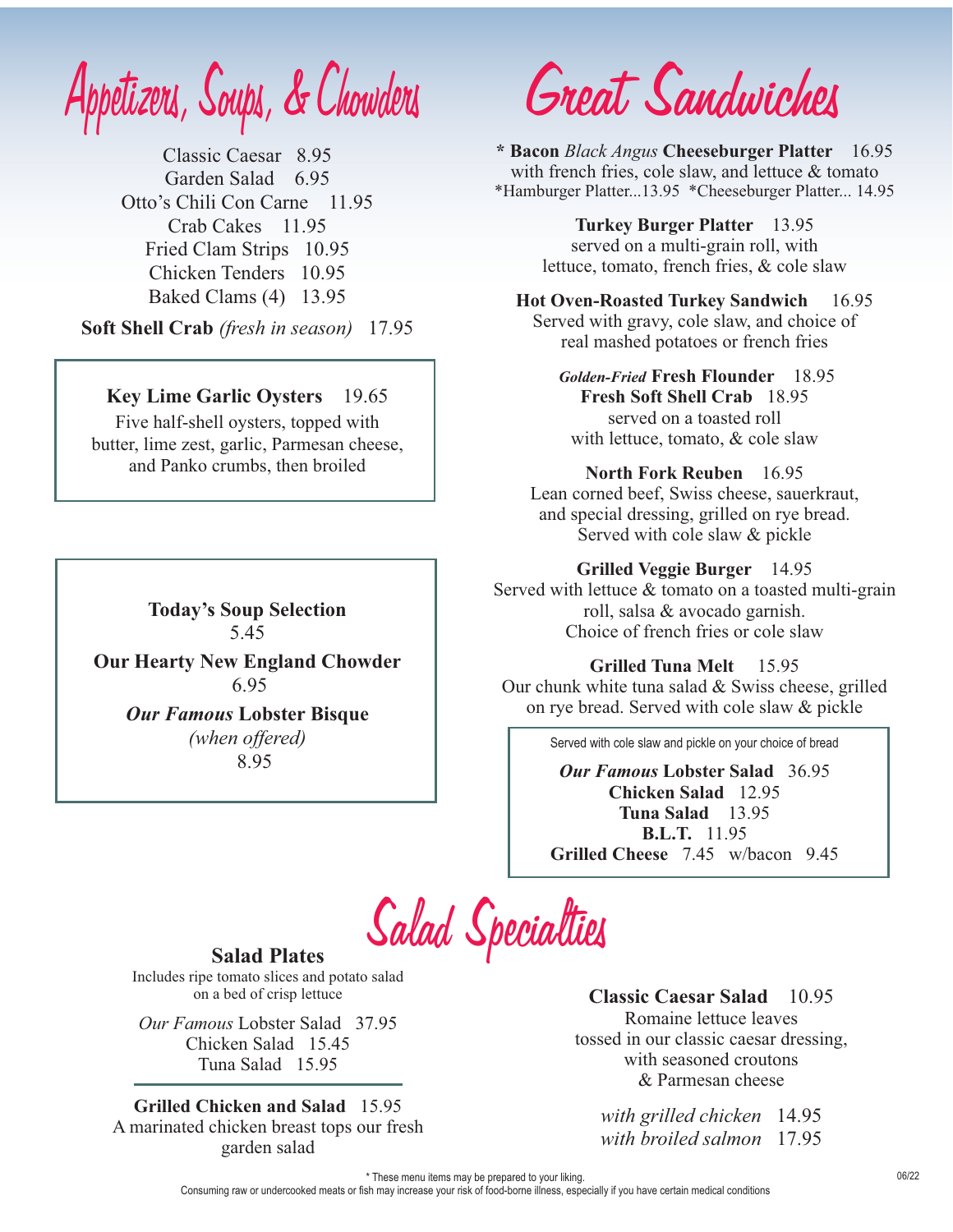*Seafood Selections*

Includes tartar sauce & lemon wedge, choice of potato & vegetable,

**Soft Shell Crabs** 37.95 A golden-fried pair from Maryland, fresh in season *~ Best of the Best - Dan's Papers ~*

**Stuffed Flounder** *with Crabmeat*26.95 Fillets of fresh flounder broiled and stuffed with our special crabmeat stuffing

> **Fresh Fillet of Flounder** 24.95 Broiled in butter or deep-fried

A whole plate-full, sure to please **Tender Fried Clam Strips** 17.95

**Jumbo Fried Shrimp** 19.95 Deep-fried to a golden brown

**Bay Scallops** 19.95 Tender & juicy Broiled in butter or deep-fried

broiled in our zesty scampi butter,

*All Time Favorites*

Includes choice of potato & vegetable

**Roast Turkey** 19.95 Oven roasted white & dark meat turkey, with our own stuffing, topped with our tasty gravy. Served with cranberry sauce.

**Roast L.I. Duckling** 31.95 Roasted half of local duck from Crescent Farm with stuffing, gravy and applesauce

A Snack Bar classic! Served with gravy **Chicken Croquettes** 19.95

**Oven Baked Meat Loaf** 19.95 A generous portion, served with gravy

**Golden Fried Chicken** 23.95 Tender & juicy half chicken, served with cranberry sauce

**Roast Loin of Pork** 20.95 Served with mashed potatoes, sauerkraut, & applesauce *Available Wednesday, Saturday & Sunday*

**Broiled Salmon Fillet** 17.95 Full of flavor topped with dill butter Luncheon Specials served till 3pm

**Single Soft Shell Crab** 20.95 **Roast 1/4 LI Duck** 19.95 **Crab Cakes** 16.45 *above includes choice of potato & vegetable*

*Our fresh garden salad topped with a scoop of*  **Scoop & Salad Lobster Salad** 36.95  *or* **Chicken Salad** 14.45

**Stuffed Flounder** with Crabmeat 19.95 *with small cole slaw and choice of potato or vegetable*

> *Available Wednesday & Thursday* **Chicken Pot Pie** 15.95

*Available Wednesday, Saturday, & Sunday* **Roast Loin of Pork**17.95

*On the Side*

Onion Rings 7.95 French Fries 5.95 Hot Vegetable 5.95 Mashed Potatoes & Gravy 5.95

Potato Salad 5.45 Cole Slaw 5.45

S*ubstitute onion rings*  Mashed Turnips 5.95 *for potato or vegetable add 2.50*

Before placing your order, and the contract of the contract of the contract of the contract of the contract of the contract of the contract of the contract of the contract of the contract of the contract of the contract of please inform your server if a person in your party has a food allergy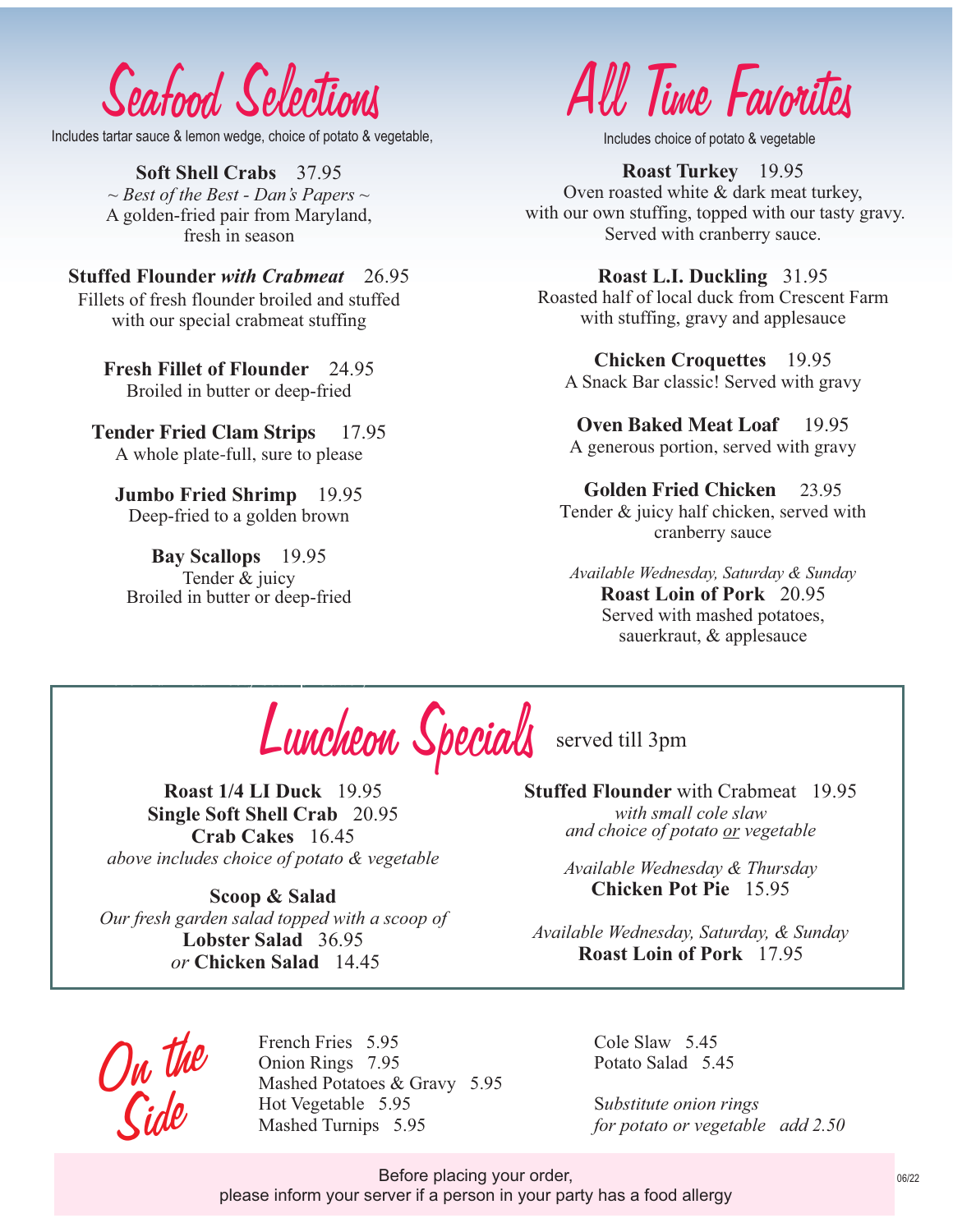

| <b>BEER ON TAP</b>                     | pi |
|----------------------------------------|----|
| Long Ireland - Celtic Ale - Riverhead  | 7. |
| Peroni - Pale Lager - Italy            | 7. |
| Blue Point - Toasted Lager - Patchogue | 7. |
| Blue Point - Summer Ale - Patchogue    | 7. |
| Blue Moon - Belgian White - Colorado   | 7. |
| Montauk - Wave Chaser IPA - Montauk    | 7. |
|                                        |    |

| <b>DOMESTIC BEER</b> |    | bottle |
|----------------------|----|--------|
| <b>Budweiser</b>     | 5. |        |
| Bud Light            | 5. |        |
| Coors Light          | 5. |        |

#### IMPORTED BEER*bottle*

| Corona     | 6. |                  |  |
|------------|----|------------------|--|
| Heineken   |    | Guinness Kaliber |  |
| Warsteiner |    | (non-alcoholic)  |  |

#### HARD CIDER *bottle*

Angry Orchard Crisp Apple 6.

**WHITE** *glass /bottle* 

**Sauvignon Blanc** - Macari, Long Island 12. / 40. **Riesling** - Paumanok, Long Island 12. / 40. **Pinot Grigio** - Cavit, Italy 8. / 26. **Chardonnay** - *Festival* - Paumanok, Long Island 12. / 40. **Chardonnay** - Pindar, Long Island 8. / 26.

### **Red** *glass/bottle*

**Malbec** - Graffigna Centenario, Argentina 8. / 28. **Merlot** - Domino, California 8. / 26. **Merlot** - Lenz, Long Island 12. / 40. **Pinot Noir** - McCall, Long Island 12. / 40. **Shiraz/Cabernet** - Jacob's Creek, Australia 8. / 26.

#### **Blush & Sparkling**

**Champagne Brut** - J. Roget, California split 9. **White Zinfandel** - Berringer, California 8. / 26. **Prosecco** - Mionetto, Italy split 10. **Rosé** - Macari, Long Island 11. / 30.

# Ask about our CLASSIC COCKTAILS



| <b>Iced Lemon Black Tea</b> 3.65                |  |
|-------------------------------------------------|--|
| <i>Fresh Brewed</i> Iced Tea - Iced Coffee 3.65 |  |
|                                                 |  |

| Pot of Tea regular or decaf 2.95     |  |                                 |          |  |
|--------------------------------------|--|---------------------------------|----------|--|
| <b>Milk</b><br><b>Chocolate Milk</b> |  | sm. $1.15$<br>sm. 1.25 lg. 1.95 | lg. 1.85 |  |
| Ice Cream Soda 8.95                  |  | <b>Milk Shake</b>               | 995      |  |
| <b>Root Beer Float</b> 8.95          |  | <b>Egg Cream</b>                | 5.95     |  |

# **Saratoga Spring Water**

12 oz. bottle 3.85 28 oz. bottle 7.45 *Natural or Sparkling*

# Boylan's Vintage Soda Pop

12 oz. bottle 3.95 *Ginger Ale - Cream Soda Diet Cream Soda - Diet Root Beer*